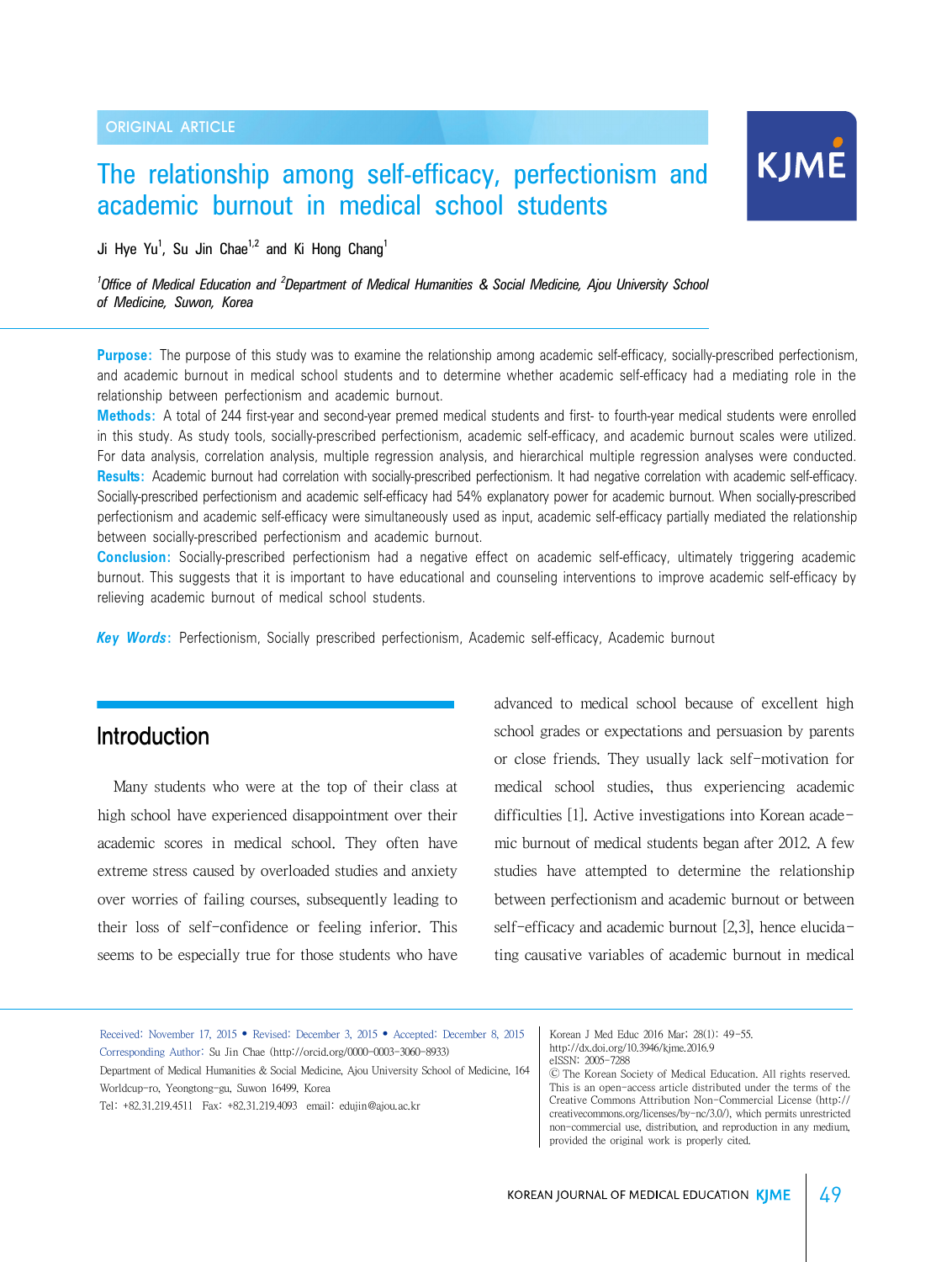students.

 In this study, we focused on maladaptive variables that might have threatened the psychological well-being of medical students to search for psychological variables that may decrease academic burnout through studying the relationship between socially-prescribed perfectionism and academic burnout. As one of the dimensions of perfectionism, socially-prescribed perfectionism is characterized by acknowledgement of unreal and impractical assignment of academic goals not by the student themselves, but by others or by the fear of negative judgment by others [4]. Academic burnout consists of physical, emotional, and psychological depletion due to fatigue, frustration, distance from studies, stress, helplessness, and cynical attitude as a result of academic overload [2]. In a prior study [5], it was observed that academic burnout was a major causative variable for school maladjustment. In addition, academic burnout was found to be closely related to perfectionism [5]. Numerous investigations have revealed that perfectionism tendencies and academic burnout are significantly static correlated [6]. It is representative variable that can aggravates negative results caused by stress and a variable that may enhance academic burnout [7].

 Perfectionism and academic self-efficacy have been confirmed as main variables that can affect academic burnout [1]. That is, academic self-efficacy can influence the performance of students. It is also an individual variable that can significantly predict academic achievement. In this context, academic self-efficacy is explained as an overall judgment, including self-ability to manipulate and effectuate required series of academically related tasks [8]. In other words, individuals with high academic self-efficacy will select challenging task and put in further effort in order to successfully complete the task. When confronted with difficult obstacles, they will persevere to accomplish the tasks in

50 Korean J Med Educ 2016 Mar; 28(1): 49-55.

spite of barriers. In addition, high degrees of academic self-efficacy can lead to lower levels of anxiety and hence excellent self-control abilities. It can be surmised that academic self-efficacy may decrease academic burnout as a consequence of socially-prescribed perfectionism. Therefore, the objectives of this study were (1) to determine whether medical students' sociallyprescribed perfectionism could affect academic burnout, and (2) to understand whether academic self-efficacy could mediate the relationship between sociallyprescribed perfectionism and academic burnout.

### Subjects and methods

### 1. Subject

 A total of 227 first-year and second-year premed medical students and first- to fourth-year medical students who replied to questionnaire were enrolled in this study. Three were excluded from this study due to errors in replying. Therefore, a total of 224 replies were used for this study. The questionnaire used in this study was conducted between October 28 and September 9, 2015. Each questionnaire needed approximately 15 minutes to complete. The distribution of class year and gender of participants are shown in Table 1.

#### 2. Measures

#### 1) Socially-prescribed perfectionism

 In order to measure socially-prescribed perfectionism, multidimensional perfectionism scale developed by Hewitt & Flett [9] and adapted by Lee [10] was  $em$ ployed. This scale comprised of three subscales: selforiented perfectionism, socially-prescribed perfectionism, and other-oriented perfectionism. Each subscale comprised of 15 items. Therefore, it had a total of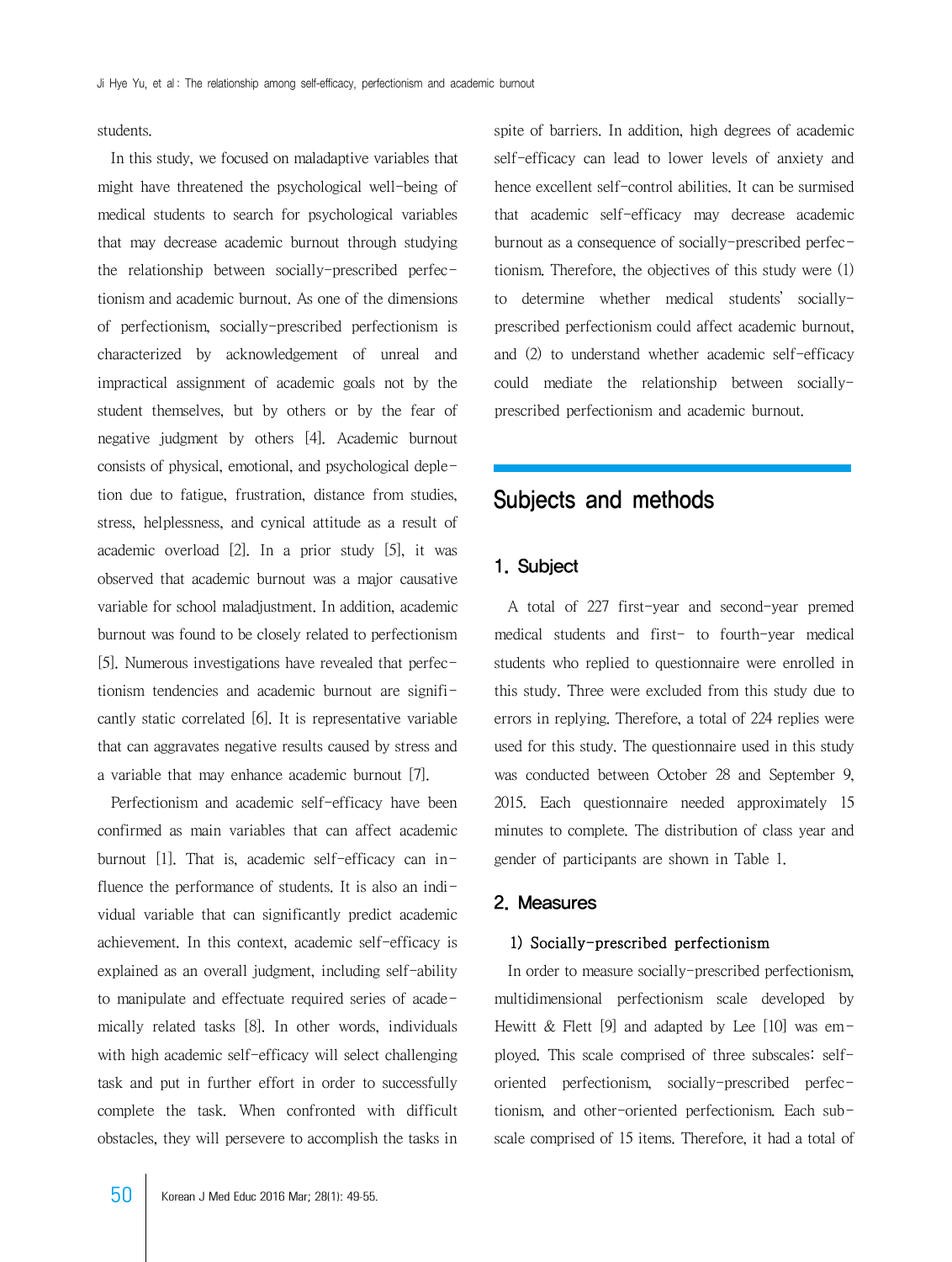|                       |              | Gender      |              |  |  |
|-----------------------|--------------|-------------|--------------|--|--|
| Year                  | Male         | Female      | Total        |  |  |
| Premedical students 1 | 27 (18.00)   | 5(6.58)     | 32 (14.29)   |  |  |
| Premedical students 2 | 13 (8.78)    | 10 (13.16)  | 23 (10.27)   |  |  |
| Medical students 1    | 28 (18.92)   | 19 (25.00)  | 47 (20.98)   |  |  |
| Medical students 2    | 26 (17.57)   | 14 (18.42)  | 40 (17.86)   |  |  |
| Medical students 3    | 25 (16.89)   | 14 (18.42)  | 39 (17.41)   |  |  |
| Medical students 4    | 29 (19.59)   | 14 (18.42)  | 43 (19.20)   |  |  |
| Total                 | 148 (100.00) | 76 (100.00) | 224 (100.00) |  |  |

#### Table 1. Distribution of Class Year and Age of Medical Students

Data are presented as number (%).

45 questionnaire items (e.g., "My family expects me to be perfect"). Five-point Likert Scale was used to score for each item, ranging from "strongly disagree" (1 point) to "strongly agree" (5 points). Higher points indicated higher degrees of perfectionism inclination. In this study, we only used 15 items directly related to "socially-prescribed perfectionism." Its Cronbach  $\alpha$ value was 0.794.

#### 2) Academic self-efficacy

 Academic self-efficacy was assessed using the scale developed by Kim & Park [8]. This scale consisted of a total of 28 items in the following three subscales: self-confidence (e.g., "I feel anxious when I speak in front of the class"), self-regulatory efficacy (e.g., "I usually make a plan for studying and adhere to the plan"), and task difficulty preference (e.g., "I enjoy challenging complex problems"). The 5-point Likert Scale system was used. Higher scores indicated higher academic self-efficacy. The academic self-efficacy Cronbach α value was 0.901. The Cronbach α values for subscales of self-confidence, self-regulatory efficacy, and task difficulty preference were 0.717, 0.740, and 0.759, respectively.

#### 3) Academic burnout

 Academic burnout was measured using the Maslach Burnout Inventory-Student Survey (MBI-SS) academic burnout scale developed by Lee  $\&$  Lee [11]. This scaling system had a total of 14 items, including five items of emotional exhaustion (e.g., "I feel stressed and exhausted from studying"), five items of inefficacy (e.g., "I know how to effectively relieve stress from studying"), and four items of cynicism (e.g., "I am not sure if what I am studying now is necessary"). Each item was scored using the 5-point Likert scaling system. Higher points were interpreted as having a higher likelihood of academic burnout. The Cronbach  $\alpha$  value of academic burnout was 0.873. For subscales, the Cronbach  $\alpha$  values for emotional exhaustion, inefficacy, and cynicism were 0.887, 0.762, and 0.782, respectively.

#### 3. Analysis

 First, correlation analysis was conducted to identify subscales. To determine whether academic self-efficacy could mediate the relationship between sociallyprescribed perfectionism and academic burnout, three steps of procedure suggested by Baron & Kenny [12] was utilized. Obtained data were subjected to statistical analysis using SPSS version 12.0 (SPSS Inc., Chicago, USA).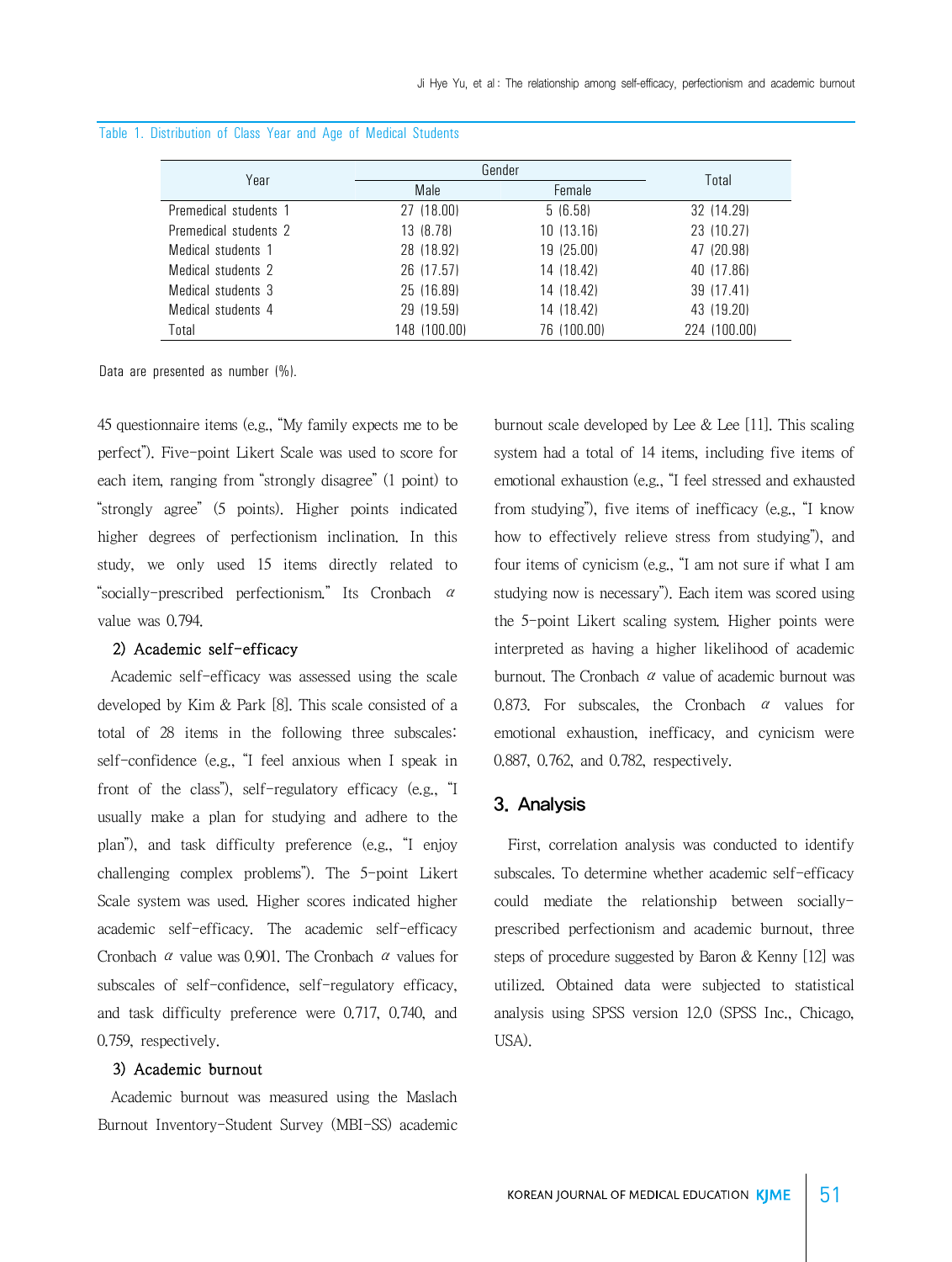### **Results**

## 1. Correlations among socially-prescribed perfectionism, academic burnout, and academic self-efficacy

 The relationships among variables are summarized in Table 2. Socially-prescribed perfectionism was positively correlated ( $r=0.428$ ,  $p<0.01$ ) with academic burnout while academic self-efficacy was negatively correlated  $(r=-0.727, p<0.01)$  with academic burnout. All subscales of academic self-efficacy showed negative correlations with academic burnout, including self-confidence (r=  $-0.609$ , p $\leq 0.01$ ), self-regulatory efficacy (r= $-0.675$ , p $\leq$ 0.01), and task difficulty preference  $(r=-0.737, p<0.01)$ .

Table 2. Descriptive Statistics and Correlations for the Measures

In addition, there was a negative correlation  $(r=-0.453)$ . p<0.01) between socially-prescribed perfectionism and academic self-efficacy.

## 2. Effect of socially-prescribed perfectionism and academic self-efficacy on academic burnout

 Multiple regression analysis was performed to evaluate the effect of socially-prescribed perfectionism and academic self-efficacy on academic burnout. The results are shown in Table 3. Socially-prescribed perfectionism and academic self-efficacy could explain 54% (F= 128.354, p<0.001) for academic burnout. Both sociallyprescribed perfectionism ( $\beta$ =0.123, p<0.05) and academic self-efficacy ( $\beta$ =-0.674, p<0.001) could significantly predict academic burnout.

|      |            | ŋ          | 3          | 4          | 5          | 6         |           | 8         | 9     |
|------|------------|------------|------------|------------|------------|-----------|-----------|-----------|-------|
|      |            |            |            |            |            |           |           |           |       |
|      | $-0.374**$ |            |            |            |            |           |           |           |       |
|      | $-0.447**$ | $0.763**$  |            |            |            |           |           |           |       |
| 4    | $-0.444**$ | $0.760**$  | $0.836**$  |            |            |           |           |           |       |
| 5    | $-0.453**$ | $0.909**$  | $0.935**$  | $0.935***$ |            |           |           |           |       |
| 6    | $0.353**$  | $-0.490**$ | $-0.566**$ | $-0.619**$ | $-0.602**$ |           |           |           |       |
|      | $0.288**$  | $-0.663**$ | $-0.650**$ | $-0.680**$ | $-0.719**$ | $0.419**$ |           |           |       |
| 8    | $0.349**$  | $-0.339**$ | $-0.413**$ | $-0.475**$ | $-0.440**$ | $0.511**$ | $0.346**$ |           |       |
| 9    | $0.428**$  | $-0.609**$ | $-0.675**$ | $-0.737**$ | $-0.727**$ | $0.856**$ | $0.686**$ | $0.803**$ |       |
| Mean | 2.737      | 3.244      | 3.167      | 3.245      | 3.221      | 2.874     | 2.790     | 2.888     | 2.854 |
| SD   | 0.426      | 0.518      | 0.509      | 0.519      | 0.478      | 0.889     | 0.589     | 0.786     | 0.599 |

1: Socially-prescribed perfectionism, 2: Self-confidence, 3: Self-regulatory efficacy, 4: Task difficulty preference, 5: Academic self-efficacy, 6: Emotional exhaustion, 7: Inefficacy, 8: Cynicism, 9: Academic burnout, SD: Standard deviation.  $*$  $p$ <0.01.

Table 3. Multiple Regression Analysis of Socially-Prescribed Perfectionism and Academic Self-Efficacy on Academic Burnout

|                                                   |        | Unstandardized coefficients | Standardized coefficients |              |  |
|---------------------------------------------------|--------|-----------------------------|---------------------------|--------------|--|
| Independent variable                              |        |                             |                           |              |  |
| Socially-prescribed perfectionism                 | በ 173  | ነ በ73                       |                           | 2.386*       |  |
| Academic self-efficacy                            | -N 841 | N N64                       | h / 4                     | $-13.044***$ |  |
| $R^2$ = 0.544, adj. $R^2$ = 0.540, F = 128.354*** |        |                             |                           |              |  |

 $*n < 0.05$ ,  $**n < 0.001$ .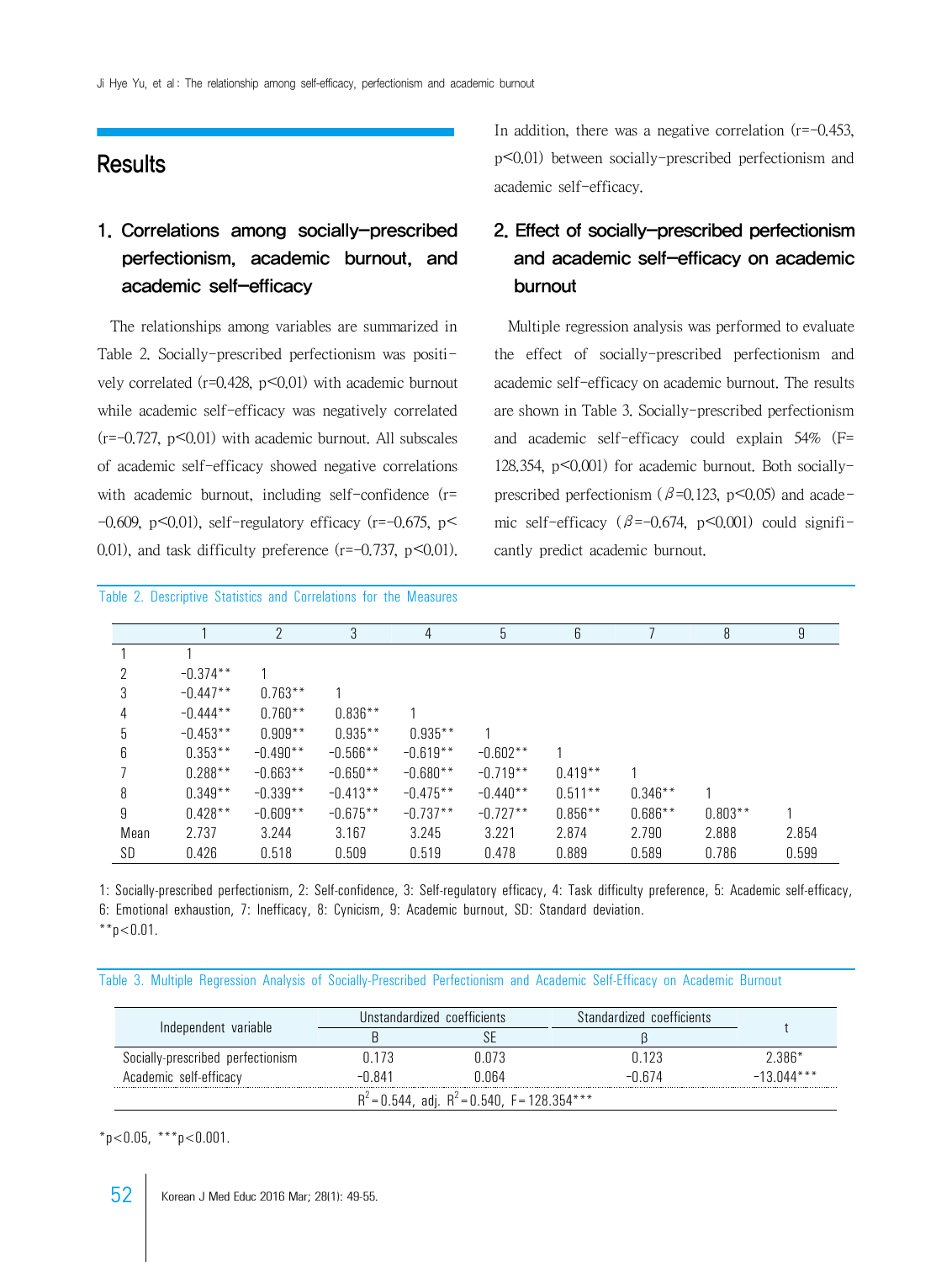| Dependent<br>variable     | Independent<br>variable              | Unstandardized<br>coefficients |           | Standardized<br>coefficients |              | $R^2$<br>(Adj. R <sup>2</sup> ) | $\Delta^2$ |            |
|---------------------------|--------------------------------------|--------------------------------|-----------|------------------------------|--------------|---------------------------------|------------|------------|
|                           |                                      | B                              | <b>SE</b> | β                            |              |                                 |            |            |
| Academic<br>self-efficacy | Socially-prescribed<br>perfectionism | $-0.510$                       | 0.068     | $-0.453$                     | $-7.487***$  | 0.205<br>(0.202)                |            | 56.057***  |
| Academic<br>burnout       | Socially-prescribed<br>perfectionism | 0.602                          | 0.086     | 0.428                        | 6.968***     | 0.184<br>(0.180)                |            | 48.551***  |
|                           | Socially-prescribed<br>perfectionism | 0.173                          | 0.073     | 0.123                        | $2.386*$     | 0.544<br>(0.540)                | 0.360      | 128.354*** |
|                           | Academic<br>self-efficacy            | $-0.841$                       | 0.064     | $-0.674$                     | $-13.044***$ |                                 |            |            |

#### Table 4. Hierarchical Multiple Analysis for Examining the Mediating Effect of Academic Self-Efficacy

 $*p<0.05$ ,  $**p<0.001$ .

# 3. Mediating effect of academic self-efficacy on the relationship between sociallyprescribed perfectionism and academic burnout

 Hierarchical multiple analysis results are shown in Table 4. The socially-prescribed perfectionism could significantly  $(\beta=0.428, p<0.001)$  explain academic burnout. When both socially-prescribed perfectionism and academic self-efficacy were used as input simultaneously, the  $\beta$ -value of socially-prescribed perfectionism on academic burnout was significantly  $(p<0.05)$ decreased from 0.428 to 0.123. These results revealed that academic self-efficacy could partially mediate the relationship between socially-prescribed perfectionism and academic burnout. Sobel test revealed that academic self-efficacy could significantly  $(Z=6.810, p<0.001)$ mediate the relationship between socially-prescribed perfectionism and academic burnout.

## **Discussion**

 A typical representative example of a person who is expected to be perfect not only by himself or herself, but

also by parents, teachers, and the community is medical student. These individuals socially experience strong achievement motivation for perfectionism. They receive frequent praises and messages from the society that perfectionism is good [13]. According to previous studies, such perfectionism tendencies can predict positive or negative adaptation to school life according to whether the tendency is expressed positively or negatively. It has been found that perfectionism is closely related to academic self-efficacy which can determine self-ability and self-confidence [3,14]. Therefore, it is of great interest to clarify the relationships among perfectionism tendency, academic burnout, and academic self-efficacy to find variables that can reduce academic burnout.

 In the present study, we investigated the relationship between socially-prescribed perfectionism and academic burnout in medical students. We also determined whether academic self-efficacy might mediate the relationship between socially-prescribed perfectionism and academic burnout. Our results are summarized in the following.

First, there was a significant correlation (r=0.428) between academic burnout and socially-prescribed perfectionism. There was also a significant negative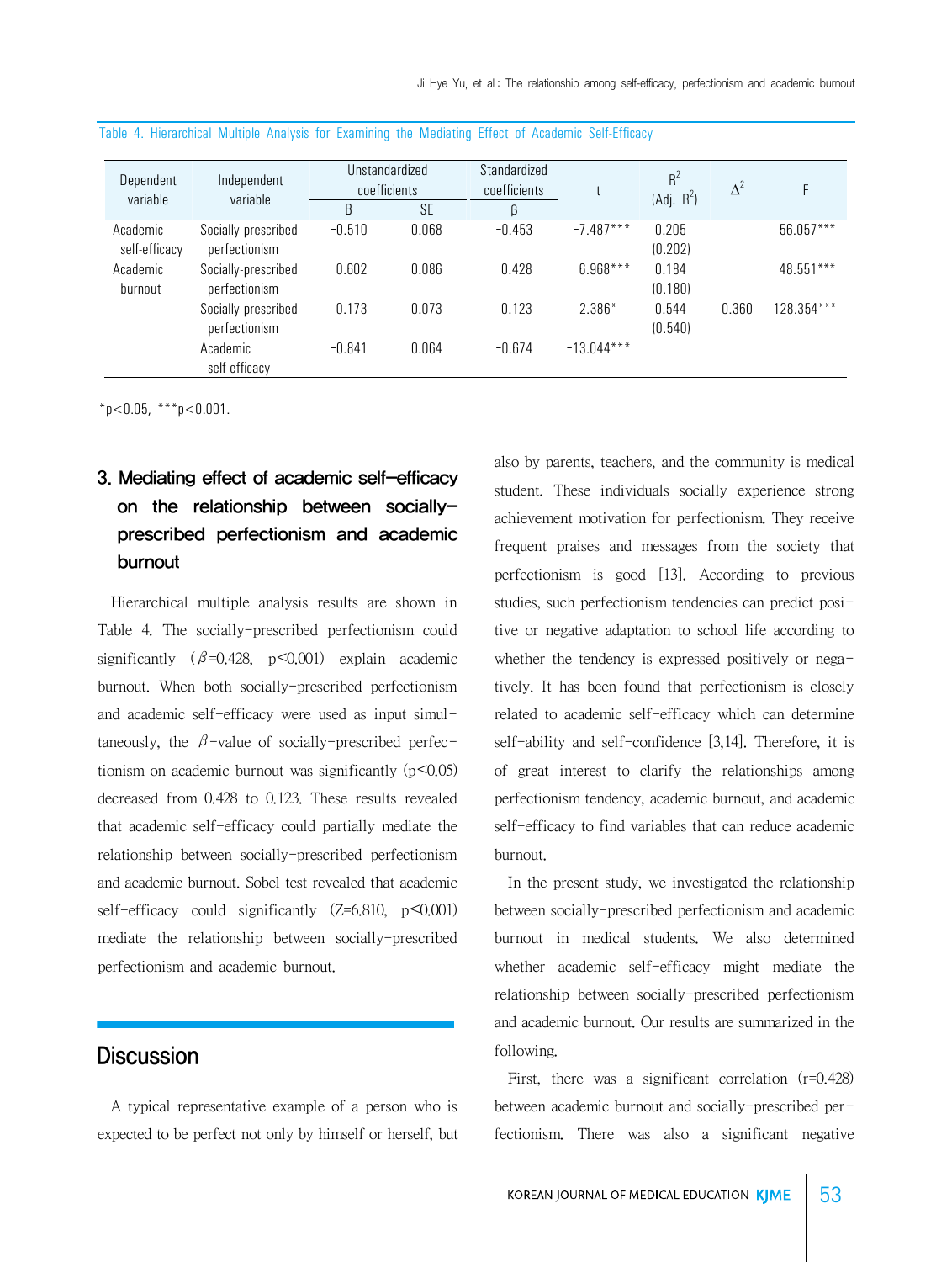correlation (r=-0.727) between academic burnout and academic self-efficacy, demonstrating a close relationship between socially-prescribed perfectionism and academic burnout or academic self-efficacy in medical students. That is, when socially-prescribed perfectionism inclination is high but academic self-efficacy is low, there is an increased risk of academic burnout. Our results are in agreement with a previous report [1] about a negative correlation  $(r=-0.59)$  between academic burnout and academic self-efficacy. The observation that academic self-efficacy is more related to academic burnout than socially-prescribed perfectionism suggests that academic self-efficacy is an effective predictor for academic performance. Therefore, it is of critical importance to have education or counseling programs to enhance academic self-efficacy in medical students who experience academic burnout.

 Second, multiple regression analysis was performed to determine the effect of socially-prescribed perfectionism and academic self-efficacy on academic burnout. Our results showed that academic burnout could be predicted by both socially-prescribed perfectionism ( $\beta$ = 0.123, p $\leq$ 0.05) and academic self-efficacy ( $\beta$ =-0.674, p<0.001), with academic self-efficacy having greater significance, suggesting that academic self-efficacy might play a greater role than socially-prescribed perfectionism in academic burnout of medical students. Third, hierarchical multiple analysis was conducted in this study to determine whether academic self-efficacy could mediate the relationship between sociallyprescribed perfectionism and academic burnout. The results showed that academic self-efficacy could indeed mediate the relationship between socially-prescribed

perfectionism and academic burnout. Academic selfefficacy psychologically lowered socially-prescribed perfectionism and academic self-efficacy, consequently leading to academic burnout. In other words, medical

students with higher maladaptive academic perfectionism are at increased risk of having academic burnout. Academic self-efficacy acting as a psychological resource may decrease the chances of academic burnout. Other prior reports have also shown that sociallyprescribed perfectionism can negatively affect academic self-efficacy [15,16]. These studies have also suggested that medical students' socially-prescribed perfectionism inclinations itself not only can elicit academic burnout, but also can have negatively affect academic selfefficacy, thus promoting academic burnout. Hence, methods that can help medical students overcome socially-prescribed perfectionism while enhancing academic self-efficacy are needed.

 In this study, we focused on variables such as sociallyprescribed perfectionism and academic self-efficacy that could influence medical students. We also attempted to describe the significance of academic self-efficacy in mediating the relationship between socially-prescribed perfectionism and academic burnout in order to find solutions to prevent academic burnout. We confirmed that academic self-efficacy was a significant variable that could influence individual psychological variables associated with study abilities.

 One of the limitations of this study is that only a specific group of students in a single educational institution was included in the present study. Another limitation is that a higher number of variables that may affect academic burnout should have been included and analyzed in this study to improve the statistical power. An ideal study design should encompass a diverse range of individual internal and external variables that might affect academic burnout so that structural relationships can be demonstrated. Nonetheless, this study provides basic information for medical students to avoid academic burnout.